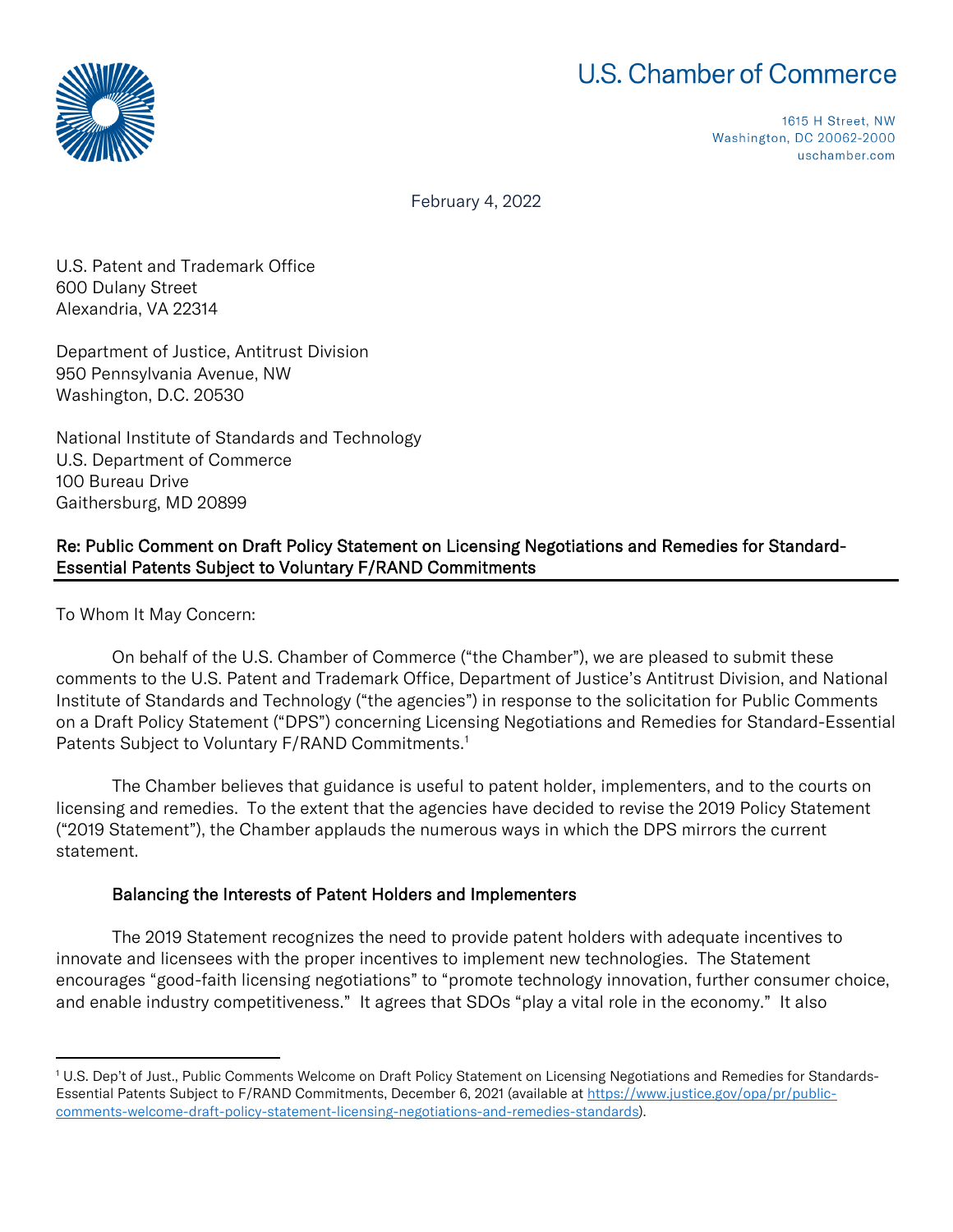recognizes that, when negotiations fall through, "appropriate remedies should be available to preserve competition," consistent with guidance from the Supreme Court and "depending on the facts and forum."

While a reason for issuing new guidance is not clearly provided by the agencies, the Chamber applauds the numerous ways in which the DPS is consistent with the current statement. For example, both the current and draft statements recognize that standard-essential patents ("SEPs") and SDOs promote licensing efficiency, innovation, and competition. Both statements leave the standard setting process to the private sector, rather than attempt to direct policy on behalf of the government. Both statements encourage patent holders and implementers to negotiate licenses in good faith and to resolve disputes through goodfaith negotiations and alternate dispute resolution, with the courts as a last resort. As importantly, both statements recognize that F/RAND related disputes are highly fact specific.

Moreover, both statements properly recognize the role of remedies. Both the current and draft statements recognize that both patent holders and implementers can engage in opportunistic conduct, that such conduct can damage the competitive process, and that both patent holders and implementers must have effective paths to protect their legitimate interests. In particular, both the DPS and the current statement recognize that F/RAND disputes depend heavily on the facts and, citing eBay Inc. v. MercExchange, L.L.C., 547 U.S. 388 (2006), that traditional principles of equity apply in determining whether an injunction should issue in any patent case in federal court. In other words, and most importantly according to both statements, injunctive relief, given the right fact set, may be an appropriate remedy. Similarly, neither statement provides a safe harbor for bad faith negotiations, and neither statement calls for an outsized role for antitrust law to play in resolving such disputes.

We also urge the agencies to be mindful of unfolding developments on  $F/RAND$  licensing in foreign jurisdictions. In several instances industrial policy motivations or extraterritorial remedies drive F/RAND outcomes that undermine U.S. competitiveness and national security. Extraterritorial remedies have been a problem in the UK and South Korea, but there is particular concern in China where the Chinese courts, led by the Supreme People's Court under the instruction of the Chinese Communist Party, are threatening to set global royalty rates for U.S. and other foreign companies that would misappropriate their intellectual property, unfairly benefit Chinese licensees, and ultimately erode the competitiveness of U.S. innovation that directly supports U.S. national security.

The Supreme People's Court has upheld the jurisdiction of Chinese courts to force foreign SEP holders into such F/RAND rate-setting proceedings and has prohibited foreign IP holders from enforcing their patents in other jurisdictions under threat of significant monetary fines. The Chinese government has not been transparent about its use of its courts to misappropriate the technologies of foreign SEP holders. The European Union last year requested that the Chinese government provide more information on the SEP licensing decisions of its courts to the World Trade Organization (WTO), but the Chinese government is refusing to provide the WTO with such information.

The Chamber appreciates the opportunity to share these views.

Sincerely,